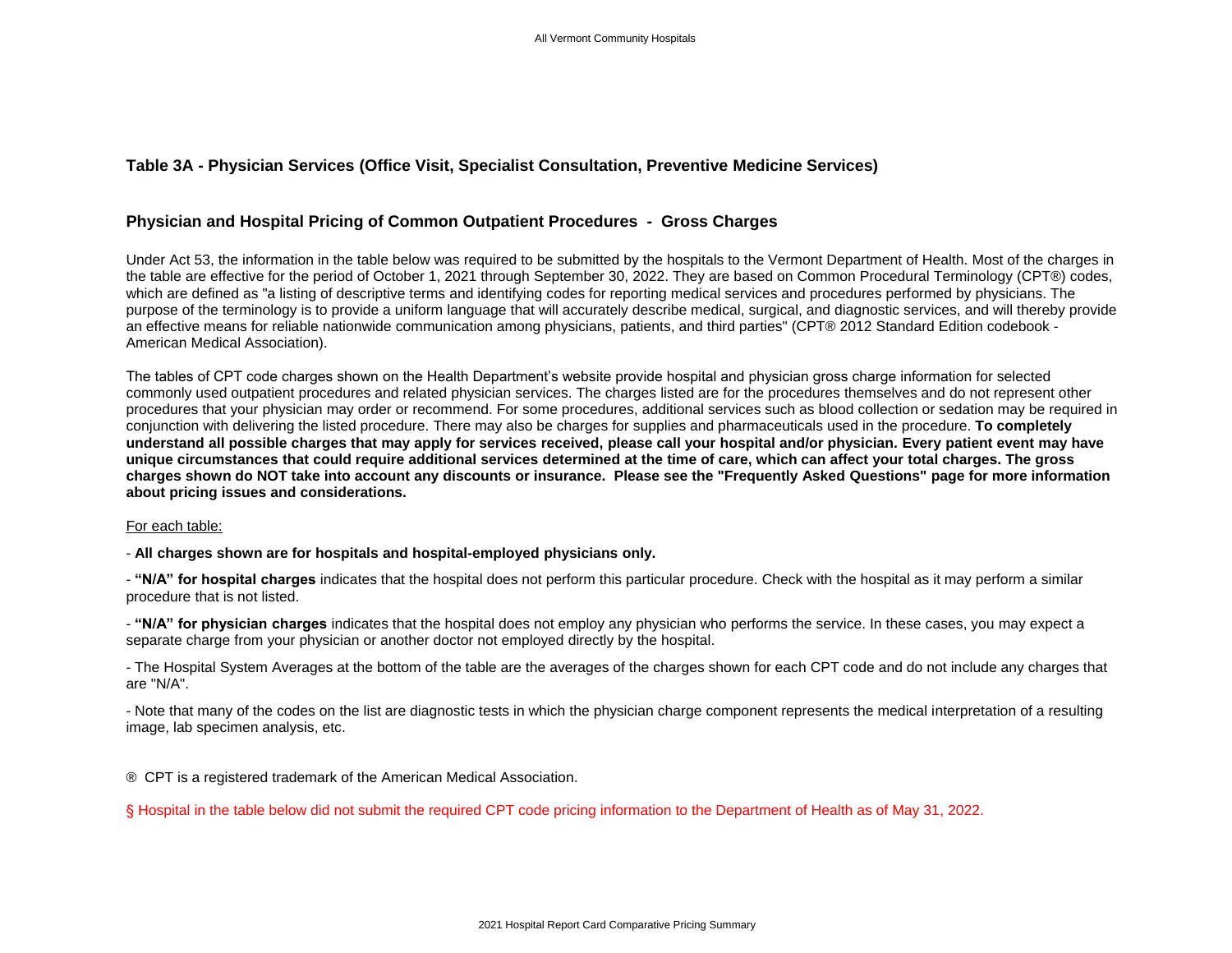## **Table 3A - Physician Services**

- The different "levels" in the CPT code descriptions indicate levels of complexity of the visit or consultation. A higher number is more complex than a lower number.

|                                                  |                                                                          |                                         | Office Visit <sup>1,2</sup>              |                                          |                                          |                                         |                                                    |                                                     |                                                     |                                                     | Specialist Consulation <sup>1</sup>                 |                                              |                                              |                                              |                                              |                                              |
|--------------------------------------------------|--------------------------------------------------------------------------|-----------------------------------------|------------------------------------------|------------------------------------------|------------------------------------------|-----------------------------------------|----------------------------------------------------|-----------------------------------------------------|-----------------------------------------------------|-----------------------------------------------------|-----------------------------------------------------|----------------------------------------------|----------------------------------------------|----------------------------------------------|----------------------------------------------|----------------------------------------------|
|                                                  | <b>CPT Code</b>                                                          | 99201                                   | 99202                                    | 99203                                    | 99204                                    | 99205                                   | 99211                                              | 99212                                               | 99213                                               | 99214                                               | 99215                                               | 99241                                        | 99242                                        | 99243                                        | 99244                                        | 99245                                        |
| Hospital                                         | <b>Description</b>                                                       | Office visit,<br>new patient<br>10 min. | Office visit,<br>new patient,<br>20 min. | Office visit,<br>new patient,<br>30 min. | Office visit,<br>new patient,<br>45 min. | Office visit<br>new patient,<br>60 min. | Office visit,<br>established<br>patient,<br>5 min. | Office visit,<br>established<br>patient,<br>10 min. | Office visit,<br>established<br>patient,<br>15 min. | Office visit,<br>established<br>patient,<br>25 min. | Office visit,<br>established<br>patient,<br>40 min. | New or<br>established<br>patient,<br>15 min. | New or<br>established<br>patient,<br>30 min. | New or<br>established<br>patient,<br>40 min. | New or<br>established<br>patient.<br>60 min. | New or<br>established<br>patient,<br>80 min. |
| <b>Brattleboro Memorial</b><br>Hospital          | <b>Hospital Charge</b><br>Physician Charge<br><b>Total Charge</b>        |                                         |                                          |                                          |                                          |                                         |                                                    |                                                     |                                                     |                                                     |                                                     |                                              |                                              |                                              |                                              |                                              |
| <b>Central Vermont</b><br><b>Medical Center</b>  | <b>Hospital Charge</b><br>Physician Charge<br><b>Total Charge</b>        | n/a<br>n/a<br>n/a                       | \$0<br>\$238<br>\$238                    | \$0<br>\$341<br>\$341                    | \$0<br>\$517<br>\$517                    | \$0<br>\$651<br>\$651                   | \$0<br>\$173<br>\$173                              | \$0<br>\$200<br>\$200                               | \$0<br>\$235<br>\$235                               | \$0<br>\$341<br>\$341                               | \$0<br>\$458<br>\$458                               | $\overline{50}$<br>\$122<br>\$122            | \$0<br>\$201<br>\$201                        | \$0<br>\$322<br>\$322                        | \$0<br>\$507<br>\$507                        | \$0<br>\$580<br>\$580                        |
| Copley Hospital                                  | <b>Hospital Charge</b><br>Physician Charge<br><b>Total Charge</b>        | n/a<br>n/a<br>n/a                       | \$0<br>\$51<br>\$51                      | \$0<br>\$85<br>\$85                      | \$0<br>\$139<br>\$139                    | $\sqrt{6}$<br>\$188<br>\$188            | \$0<br>\$10<br>\$10                                | $\frac{1}{20}$<br>\$37<br>\$37                      | $\frac{1}{20}$<br>\$69<br>\$69                      | \$0<br>\$106<br>\$106                               | \$0<br>\$150<br>\$150                               | \$0<br>\$102<br>\$102                        | \$0<br>\$163<br>\$163                        | \$0<br>\$217<br>\$217                        | $\sqrt{6}$<br>\$298<br>\$298                 | $\sqrt{60}$<br>\$379<br>\$379                |
| University of Vermont<br><b>Medical Center</b>   | <b>Hospital Charge</b><br>Physician Charge<br><b>Total Charge</b>        | \$0<br>\$126<br>\$126                   | \$0<br>\$203<br>\$203                    | \$0<br>\$312<br>\$312                    | \$0<br>\$466<br>\$466                    | \$0<br>\$615<br>\$615                   | \$0<br>\$64<br>\$64                                | \$0<br>\$157<br>\$157                               | \$0<br>\$255<br>\$255                               | \$0<br>\$362<br>\$362                               | \$0<br>\$504<br>\$504                               | \$0<br>\$130<br>\$130                        | \$0<br>\$245<br>\$245                        | \$0<br>\$335<br>\$335                        | \$0<br>\$501<br>\$501                        | \$0<br>\$610<br>\$610                        |
| Gifford Medical Center                           | <b>Hospital Charge</b><br>Physician Charge<br><b>Total Charge</b>        |                                         |                                          |                                          |                                          |                                         |                                                    |                                                     |                                                     |                                                     |                                                     |                                              |                                              |                                              |                                              |                                              |
| <b>Grace Cottage Family</b><br>Health & Hospital | <b>Hospital Charge</b><br>Physician Charge<br><b>Total Charge</b>        | \$0<br>\$100<br>\$100                   | \$0<br>\$170<br>\$170                    | \$0<br>\$256<br>\$256                    | \$0<br>\$390<br>\$390                    | \$0<br>\$484<br>\$484                   | \$0<br>\$52<br>\$52                                | \$0<br>\$106<br>\$106                               | \$0<br>\$171<br>\$171                               | \$0<br>\$256<br>\$256                               | \$0<br>\$342<br>\$342                               | n/a<br>n/a<br>n/a                            | n/a<br>n/a<br>n/a                            | n/a<br>n/a<br>n/a                            | n/a<br>n/a<br>n/a                            | n/a<br>n/a<br>n/a                            |
| Mt. Ascutney Hospital                            | <b>Hospital Charge</b><br>Physician Charge<br><b>Total Charge</b>        | n/a<br>n/a<br>n/a                       | $\overline{30}$<br>\$195<br>\$195        | \$0<br>\$269<br>\$269                    | $\overline{50}$<br>\$412<br>\$412        | $\sqrt{50}$<br>\$509<br>\$509           | n/a<br>n/a<br>n/a                                  | $\overline{50}$<br>\$119<br>\$119                   | $\overline{50}$<br>\$159<br>\$159                   | $\overline{50}$<br>\$250<br>\$250                   | $\overline{30}$<br>\$381<br>\$381                   | \$0<br>\$243<br>\$243                        | \$0<br>\$356<br>\$356                        | \$0<br>\$448<br>\$448                        | $\overline{50}$<br>\$550<br>\$550            | $\overline{50}$<br>\$771<br>\$771            |
| North Country Hospital                           | <b>Hospital Charge</b><br>Physician Charge<br><b>Total Charge</b>        | n/a<br>\$85<br>\$85                     | \$251<br>\$124<br>\$375                  | \$492<br>\$172<br>\$664                  | \$473<br>\$251<br>\$724                  | \$780<br>\$312<br>\$1,092               | \$290<br>\$50<br>\$340                             | \$438<br>\$72<br>\$510                              | \$741<br>\$125<br>\$866                             | \$752<br>\$173<br>\$925                             | \$928<br>\$226<br>\$1,154                           | n/a<br>\$184<br>n/a                          | n/a<br>\$239<br>n/a                          | n/a<br>\$288<br>n/a                          | n/a<br>\$371<br>n/a                          | n/a<br>\$502<br>n/a                          |
| Northeastern Vermont<br>Regional Hospital        | <b>Hospital Charge</b><br>Physician Charge<br>Total Charge               | \$0<br>\$58<br>\$58                     | \$0<br>\$113<br>\$113                    | \$0<br>\$170<br>\$170                    | \$0<br>\$240<br>\$240                    | \$0<br>\$290<br>\$290                   | \$0<br>\$59<br>\$59                                | \$0<br>\$59<br>\$59                                 | \$0<br>\$98<br>\$98                                 | \$0<br>\$140<br>\$140                               | \$0<br>\$170<br>\$170                               | \$0<br>\$71<br>\$71                          | \$0<br>\$90<br>\$90                          | \$0<br>\$173<br>\$173                        | \$0<br>\$248<br>\$248                        | \$0<br>\$316<br>\$316                        |
| Northwestern Medical<br>Center                   | <b>Hospital Charge</b><br>Physician Charge<br><b>Total Charge</b>        | \$0<br>\$45<br>\$45                     | \$0<br>\$204<br>\$204                    | \$0<br>\$292<br>\$292                    | \$0<br>\$445<br>\$445                    | \$0<br>\$559<br>\$559                   | \$0<br>\$55<br>\$55                                | \$0<br>\$120<br>\$120                               | \$0<br>\$198<br>\$198                               | \$0<br>\$293<br>\$293                               | \$0<br>\$476<br>\$476                               | \$0<br>\$134<br>\$134                        | \$0<br>\$250<br>\$250                        | $\sqrt{6}$<br>\$344<br>\$344                 | $\sqrt{6}$<br>\$510<br>\$510                 | \$0<br>\$626<br>\$626                        |
| Porter Hospital                                  | <b>Hospital Charge</b><br>Physician Charge<br><b>Total Charge</b>        | n/a<br>n/a<br>n/a                       | \$0<br>\$229<br>\$229                    | \$0<br>\$302<br>\$302                    | \$0<br>\$414<br>\$414                    | \$0<br>\$559<br>\$559                   | \$0<br>\$171<br>\$171                              | \$0<br>\$229<br>\$229                               | \$0<br>\$229<br>\$229                               | \$0<br>\$302<br>\$302                               | \$0<br>\$414<br>\$414                               | n/a<br>n/a<br>n/a                            | \$0<br>\$189<br>\$189                        | \$0<br>\$261<br>\$261                        | \$0<br>\$386<br>\$386                        | n/a<br>n/a<br>n/a                            |
| <b>Rutland Regional</b><br><b>Medical Center</b> | <b>Hospital Charge</b><br><b>Physician Charge</b><br><b>Total Charge</b> | n/a<br>n/a<br>n/a                       | \$145<br>\$70<br>\$215                   | \$155<br>\$80<br>\$235                   | \$167<br>\$135<br>\$302                  | \$182<br>\$170<br>\$352                 | \$140<br>\$26<br>\$166                             | \$145<br>\$69<br>\$214                              | \$155<br>\$75<br>\$230                              | \$167<br>\$100<br>\$267                             | \$182<br>\$125<br>\$307                             | \$0<br>\$114<br>\$114                        | \$0<br>\$190<br>\$190                        | $\sqrt{6}$<br>\$268<br>\$268                 | \$0<br>\$396<br>\$396                        | \$0<br>\$493<br>\$493                        |
| Southwestern Vermont<br><b>Medical Center</b>    | <b>Hospital Charge</b><br>Physician Charge<br><b>Total Charge</b>        | n/a<br>n/a<br>n/a                       | $\overline{30}$<br>\$180<br>\$180        | \$0<br>\$260<br>\$260                    | \$0<br>\$325<br>\$325                    | $\overline{30}$<br>\$410<br>\$410       | $\overline{$}0$<br>\$140<br>\$140                  | $\overline{30}$<br>\$179<br>\$179                   | $\overline{30}$<br>\$205<br>\$205                   | $\overline{30}$<br>\$245<br>\$245                   | \$0<br>\$295<br>\$295                               | \$0<br>\$125<br>\$125                        | \$0<br>\$230<br>\$230                        | \$0<br>\$317<br>\$317                        | \$0<br>\$467<br>\$467                        | $\overline{50}$<br>\$577<br>\$577            |
| Springfield Hospital                             | <b>Hospital Charge</b><br>Physician Charge<br><b>Total Charge</b>        | n/a<br>n/a<br>n/a                       | \$59<br>\$247<br>\$306                   | \$67<br>\$186<br>\$253                   | \$80<br>\$282<br>\$362                   | \$94<br>\$355<br>\$449                  | \$67<br>\$51<br>\$88                               | \$42<br>\$81<br>\$123                               | \$42<br>\$128<br>\$170                              | \$61<br>\$188<br>\$249                              | \$74<br>\$331<br>\$405                              | n/a<br>n/a<br>n/a                            | n/a<br>n/a<br>n/a                            | n/a<br>n/a<br>n/a                            | n/a<br>n/a<br>n/a                            | n/a<br>n/a<br>n/a                            |
| <b>Hospital System</b><br>Averages               | <b>Hospital Charge</b><br>Physician Charge<br><b>Total Charge</b>        | \$0<br>\$83<br>\$83                     | \$38<br>\$169<br>\$207                   | \$60<br>\$227<br>\$287                   | \$60<br>\$335<br>\$395                   | \$88<br>\$425<br>\$513                  | \$45<br>\$77<br>\$120                              | \$52<br>\$119<br>\$171                              | $\sqrt{$78}$<br>\$162<br>\$240                      | \$82<br>\$230<br>\$311                              | \$99<br>\$323<br>\$421                              | \$0<br>\$136<br>\$130                        | \$0<br>\$215<br>\$213                        | \$0<br>\$297<br>\$298                        | $\overline{50}$<br>\$423<br>\$429            | $\overline{30}$<br>\$539<br>\$544            |

1. For Copley Hospital, prices shown are the average of all physician practice goups.<br>2. For NCH, prices apply when done in hospital; if done at clinic, prices are different.